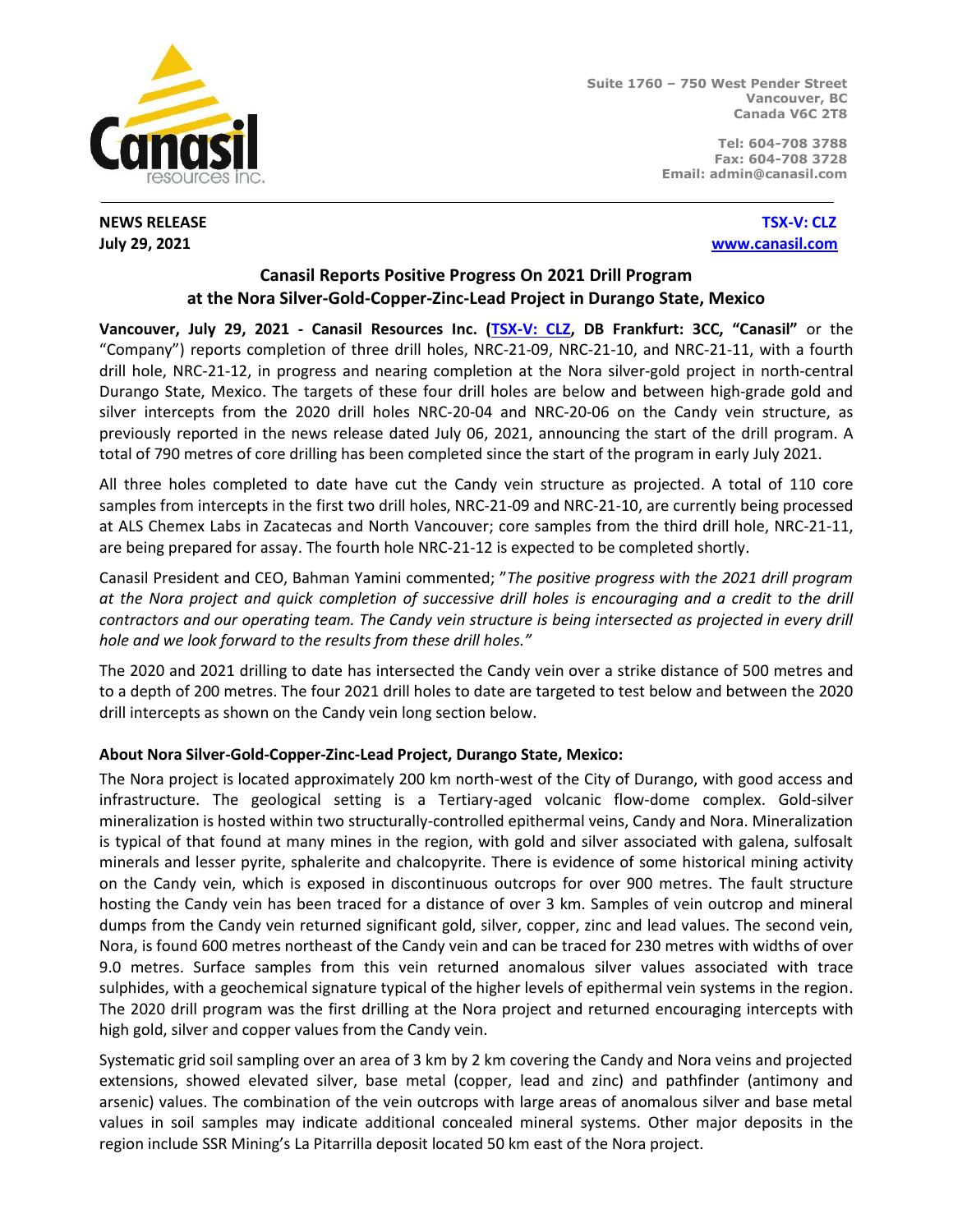The technical information herein has been reviewed and approved by Robert Brown (P. Eng.), a Qualified Person as defined by National Instrument 43-101. Mr. Brown is a technical advisor to Canasil.

## **About Canasil:**

Canasil is a Canadian mineral exploration company with a strong portfolio of 100% owned silver-goldcopper-lead-zinc projects in Durango and Zacatecas States, Mexico, and in British Columbia, Canada. The Company's directors and management include industry professionals with a track record of identifying and advancing successful mineral exploration projects through to discovery and further development. The Company is actively engaged in the exploration of its mineral properties, and maintains an operating subsidiary in Durango, Mexico, with full time geological and support staff for its operations in Mexico.

For further information please contact:

**Bahman Yamini President and C.E.O. Canasil Resources Inc. Tel: (604) 709-0109 [www.canasil.com](http://www.canasil.com/)**

*Neither TSX Venture Exchange nor its Regulation Services Provider (as that term is defined in the policies of the TSX Venture Exchange) accepts responsibility for the adequacy or accuracy of this news release.*

*This news release includes certain statements that may be deemed to be "forward-looking statements". All statements*  in this release, other than statements of historical facts are forward looking statements, including statements that *address future mineral production, reserve potential, exploration drilling, exploitation activities and events or developments. These statements involve known and unknown risks, uncertainties and other factors that may cause actual results or events to differ materially from those anticipated in such forward-looking statements. Although the Company believes the expectations expressed in such forward-looking statements are based on reasonable assumptions, such statements are not guarantees of future performance and actual results or developments may differ materially from those in the forward-looking statements. Factors that could cause actual results to differ materially from those in forward-looking statements include, but are not limited to, changes in commodities prices, exploration successes, continued availability of capital and financing, and general economic, market or business conditions. The reader is referred to the Company's filings with the Canadian securities regulators for disclosure regarding these and other risk factors. There is no certainty that any forward looking statement will come to pass and investors should not place undue reliance upon forward-looking statements.*